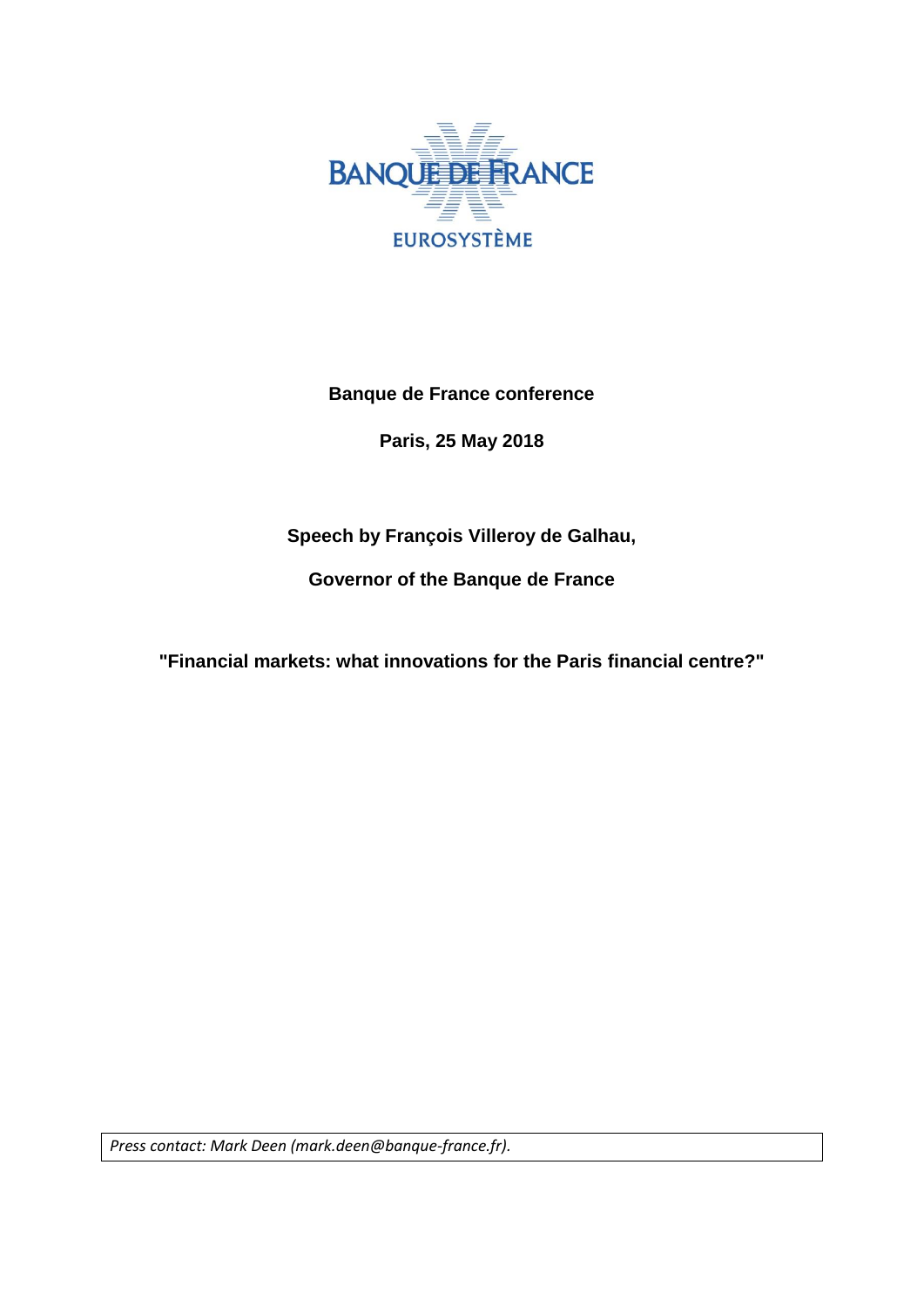Ladies and gentlemen,

Welcome to the Banque de France. Talking about innovation in the markets at the Banque de France may seem surprising given the Bank's 218 years of history. However, even if the Banque de France's tasks adhere to a long tradition, the current financial environment compels us to speed up financial innovation. We don't very often speak about these topics as they are technical and sometimes deemed austere, but they are essential to the smooth financing of the economy and also to the Paris financial centre. And so it is what we, with Nathalie Aufauvre, Alain Duchateau and the teams at the DGSO, wish to discuss at this morning's symposium. I would like to open with some thoughts on why we should speed up financial innovation and how the Banque de France is contributing.

\*\*

#### **I – Why we should speed up financial innovation**

Three major forces are at work in Europe to enhance the capital markets' ability to finance innovation:

#### **1/ The needs of businesses**

The Capital Markets Union proposed by the European Commission should channel the savings surplus available in Europe towards **equity** financing, which is more favourable to innovation than debt financing. The euro area has an advantage: a EUR 400 billion savings surplus. But it also faces a challenge: equity financing in France only represents 74% of GDP, against 125% in the United States.

### **2/ Brexit**

Capital market integration in Europe is even more essential given the prospect of Brexit. Brexit is, and remains, bad news not only for the United Kingdom, but for Europe as well. It does, however, represent an opportunity to restructure the European financial system. There will not be a single City for the continent, but instead an integrated polycentric network, with specialisations based on area of expertise.

In this respect, the Paris financial centre has numerous advantages to become a major hub for innovation financing in Europe. We have seen lots of positive signs with regard to the future hosting of major global banks' market activities. France is already the leading investor in private-equity funds in continental Europe. France has four of the euro area's eight systemic banks. France's asset management sector, with EUR 4,000 billion under management in the country, comprises 11,000 investment funds and 630 asset management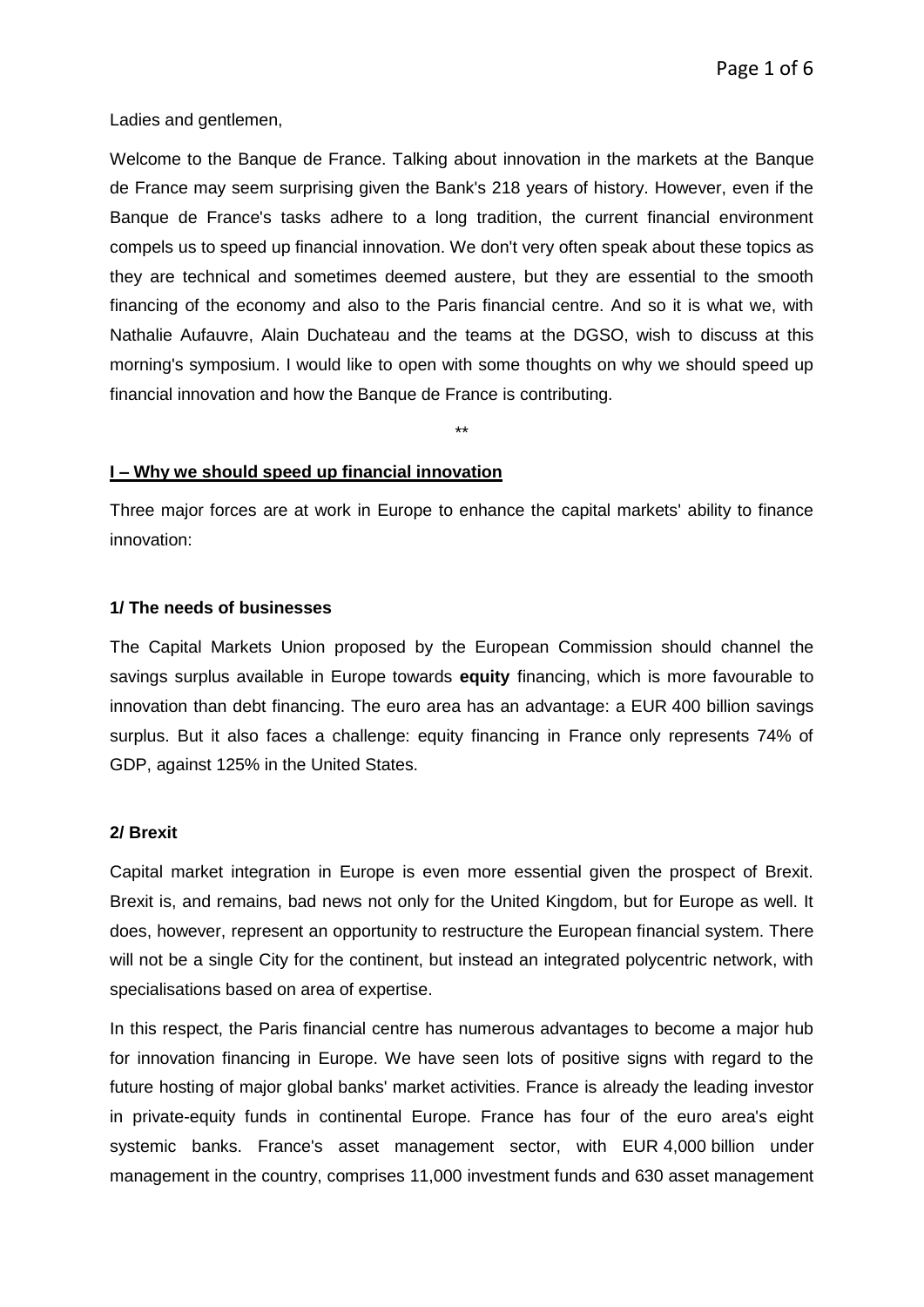firms, including Europe's leading asset manager. As for post-trade services, a vital cog in the financial industry, France is also one of the market leaders: one-third of the 55,000 European funds are controlled by French depositaries, three of which feature among the world's top 10 depositary service providers.

# **3/ Technological developments, with big data today, and artificial intelligence and blockchain to come**

We are witnessing an unprecedented acceleration in technological innovation with the capacity to process substantial volumes of data. These developments have a particular impact on the financial industry, which has always been a pioneer in the use of new technologies. Obviously, this is not without risk: cybersecurity, ethics and financial stability are all concerns. And we remain attentive to these risks, but we also need to be watchful that they never prevent us from striving to progress.

Why is **the Banque de France** involved in financial innovation? Because we are at the crossroads of a European choice and a national ambition. The European choice is that of a federal Eurosystem, with a single monetary policy that is naturally decided centrally but whose implementation is decentralised at the level of each national central bank. The national ambition is to be the central bank for markets within the Eurosystem. For the Banque de France, this is a tradition recognised over the 20 years of the euro, backed by its high-quality teams, and is the first of our Ambitions 2020 strategic plan commitments. This is a win-win situation: for the Eurosystem – which will benefit from many of these innovations – but also for the French economy and the Paris financial centre.

#### **II – How the Banque de France contributes to innovation**

I would like to illustrate our commitment with five examples of this "central bank for the markets" that we take pride in, which you will come back to further as the morning progresses.

**\***

**1/ First, the reform of short-term securities in June 2016** gave rise to the market for NEU CP (Negotiable EUropean Commercial Paper) – formerly referred to as *certificats de dépôts* – and NEU MTN (Negotiable EUropean Medium Term Note) – the old *billets de trésorerie*. This market is important to economic players as it gives them access to liquidity in euro in the euro area. Two years after the reform, we can safely say that it has been a genuine collective success: with the entry of new issuers, outstandings increased by almost 16% from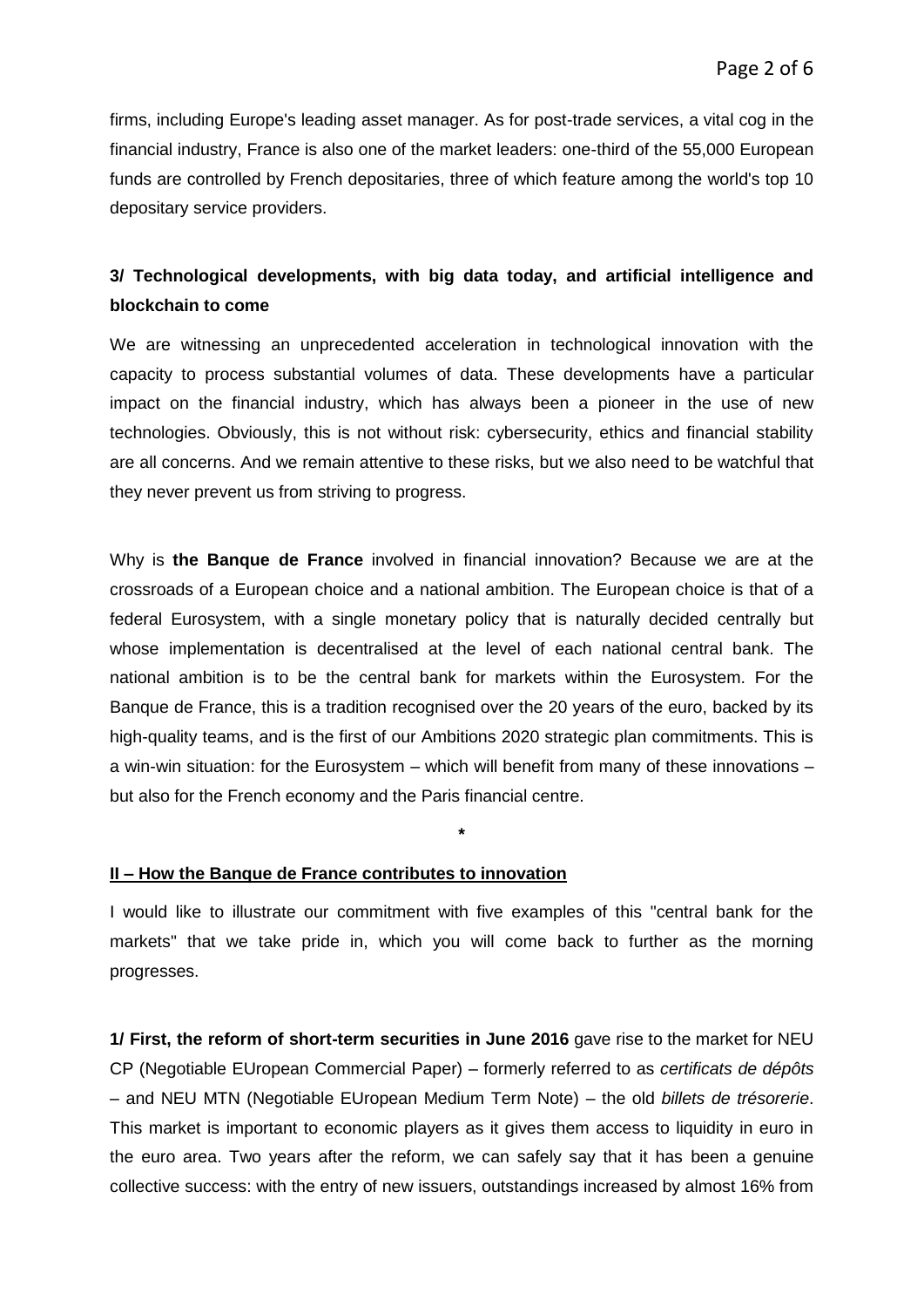around EUR 291 billion in June 2016 to EUR 338 billion at the end of April 2018. The reform acted as a catalyst for other important innovations.

The NEU CP market has robust infrastructures, a diverse range of players and a high level of transparency. It should continue to be modernised to reduce costs and improve services. Therefore, the Banque de France has undertaken a major project to digitalise the service offered for access to the market – the NEUSGATE project –, which will be carried out in partnership with the Paris financial centre. And the innovations do not end there: in particular, platforms are being introduced to smooth the exchanges between intermediaries, issuers and investors.

# **2/ For the Banque de France, being the central bank for the markets also means supporting initiatives to develop a single market for collateral in the euro area**

Today, cash can virtually be transferred instantly from Dublin to Rome, but not securities. We need to work within the Eurosystem to speed up collateral circulation in the euro area and to bring together a larger number of players; in particular, further opening the collateral market to asset management players comes to mind.

We also need to see the development of an electronic trading tool with advanced functionalities; for example to facilitate the exchange of individual securities against standardised collateral baskets, or even liquidity in dollars against standardised baskets of euro-denominated securities. Furthermore, we have to be able to execute these exchanges in a fully automated manner, either applying a tri-party approach, under the legal framework of the repurchase agreement as is the case at the moment, or directly in a "security against security lending" mode as employed in bilateral transactions. In order to ensure the security of transactions, a clearing solution will have to be made available to those participants who require it.

Such a tool is no longer simply in the project phase but is now a reality. The Elixium platform launched its operations in the Paris financial centre on 14 May 2018 with an initial trade of EUR 750 million to which the Banque de France was a counterparty.

With the current support of banks and Euroclear, and the future participation of LCH SA and asset managers, we are forging ahead with the development of a new collateral management ecosystem in Paris, which, with EuroGC+, has already had a tri-party repo clearing solution in place since 2015.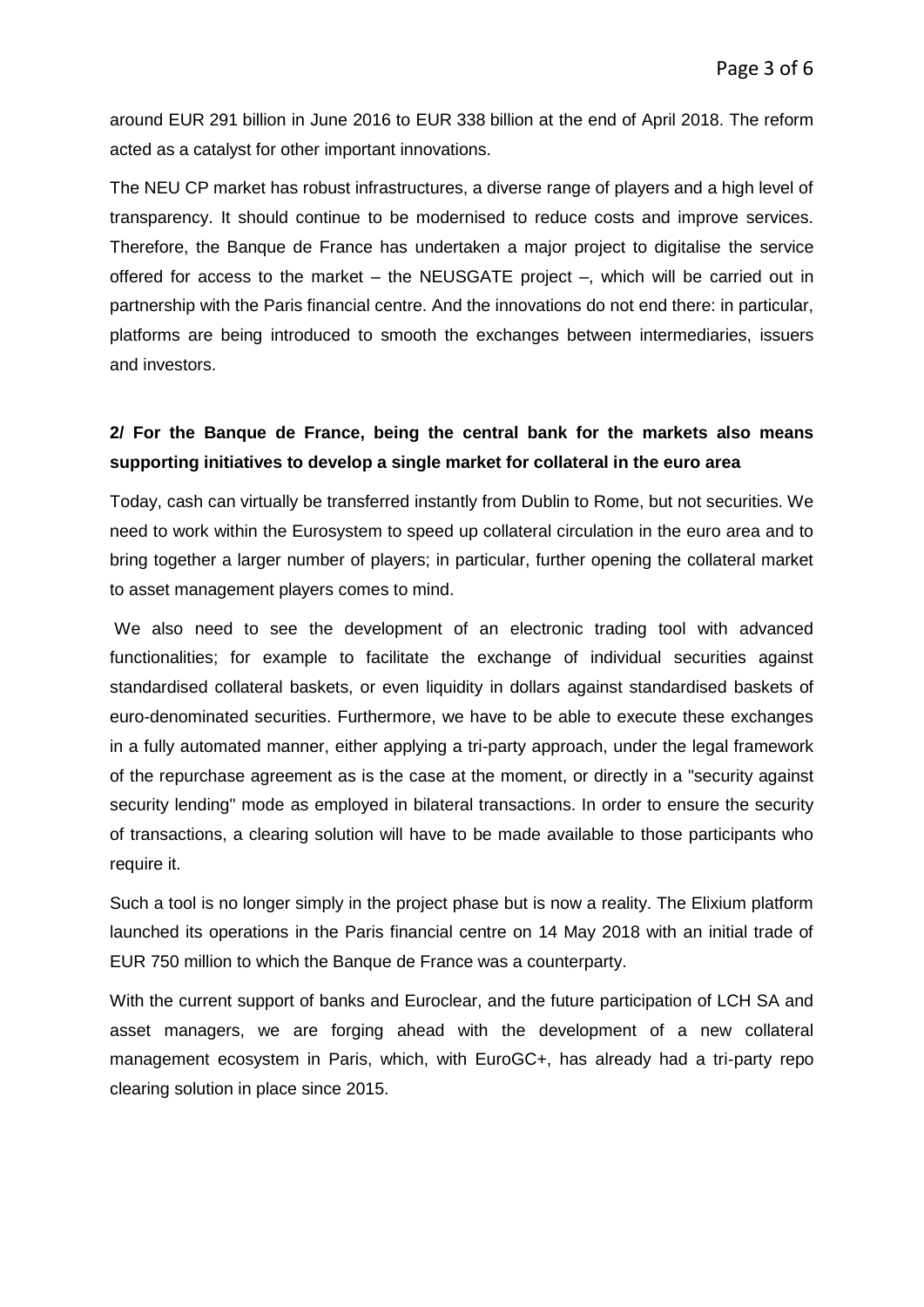**3/ The central bank for the markets, also in terms of the implementation of asset purchase programmes** (more than EUR 2,400 billion of public and private assets acquired by the Eurosystem)

The Banque de France is innovating in this respect by regularly carrying out **reverse auctions** for the purchase of securities issued by supranational bodies and French public agencies. Thanks to this mechanism, the execution of purchases complies with the principle of "market neutrality": these auctions have allowed us to meet our purchase targets while respecting the liquidity of each market segment. The Bundesbank has since used this reverse auction mechanism to acquire securities issued by German public agencies.

With regard to the repo market, the Banque de France was also the first to put in place, as of July 2017, a unique daily auction system to lend French government bonds to its market counterparties against cash collateral. This scheme has done much to help improve the functioning of the securities lending and borrowing market, particularly at quarter-ends when the system is particularly called upon. These auctions have just been successfully expanded to securities lending transactions and we intend to unfurl lending by auction to the entirety of our portfolio acquired within the framework of the PSPP in the very near future.

## **4/ A more directly technical type of innovation: IT infrastructures**

The Eurosystem has developed its Vision 2020 programme, comprising instant payments (TIPS – TARGET Instant Payment Settlement), the T2-T2S consolidation, and the ECMS (Eurosystem Collateral Management System).

The Banque de France, alongside the German, Italian and Spanish central banks ("4 CB"), plays a key role in the development and operational management of these Eurosystem platforms. Here too innovation is thriving.

The implementation of the **instant payment settlement service** is planned for November 2018. It aims to harmonise the different national systems already in operation and facilitate communication between them.

The **T2-T2S consolidation** should optimise and enhance liquidity management and cash and securities settlement services, using – for securities settlement – technology developed by the Banque de France, which allows a maximum number of transactions to be settled with a minimum amount of securities and liquidity resources.

The **ECMS** (European Collateral Management System) project will provide a unified platform developed by the Banque de France and the Banco d'España for the management of standard monetary policy operations and the associated collateral. It will contribute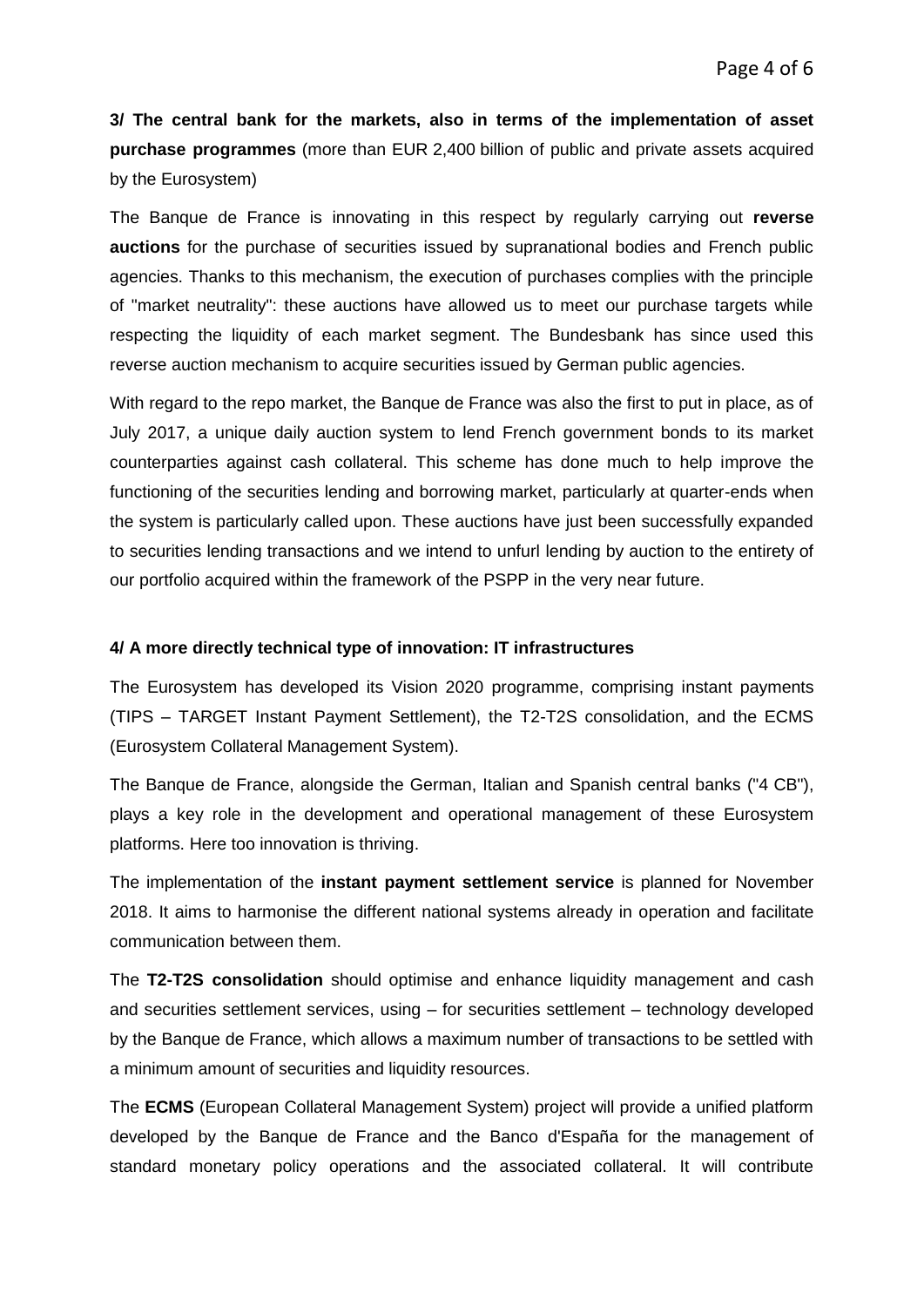significantly to the unification of capital markets within the euro area and the harmonisation of market practices, over and above monetary policy activities alone (tri-party collateral management, securities transaction management, etc.) and drives a process of simplification for monetary policy counterparties with its identical access conditions and streamlined crossborder collateral management.

### **5/ From IT to new technologies**

In the field of **blockchain** technology, the Banque de France launched an experiment involving the example of a relatively simple reference, the SEPA Creditor Identifier (SCI). After testing a prototype, we approached the French Banking Federation in July 2016 and proposed that it work on the project and involve other institutions on a voluntary basis.

The Banque de France was the first to go into production on 15 December 2017, and was joined in April 2018 by two institutions belonging to the Crédit Mutuel group. Other banks will join this blockchain in 2018, representing in total more than 60% of identifier requests.

Thanks to this technology, identifiers are attributed immediately, online, whereas in the past, institutions had to wait up to two weeks to receive them, Above all, though, the project allowed participating banks to better appropriate blockchain technology.

For the Banque de France, this represents a profound shift in its data management methods: from being the "owner" of the identifier reference, we have evolved towards a governance model of "co-ownership" with the institutions participating in this interbank blockchain.

As far as I am aware, this project is also the first blockchain to be put into production by a central bank and we are now investigating which other services could be shared with the participating banks. Expanding the pilot project is more straightforward.

This morning, you will also discuss the technological revolution in the **foreign exchange market**. Ten days ago, on Monday, 14 May 2018, the Banque de France published its statement of commitment to the Foreign Exchange Global Code of Conduct and invites the participants in this market to do the same.

\*\*

I would like to conclude by drawing your attention to a coincidence of timing: on Tuesday, the Banque de France inaugurated its new Lab, which aims to combine central bank activities with new technologies and experiment with new solutions. So welcome to the central bank for markets to all of you – all stakeholders in financial innovation. We will continue to